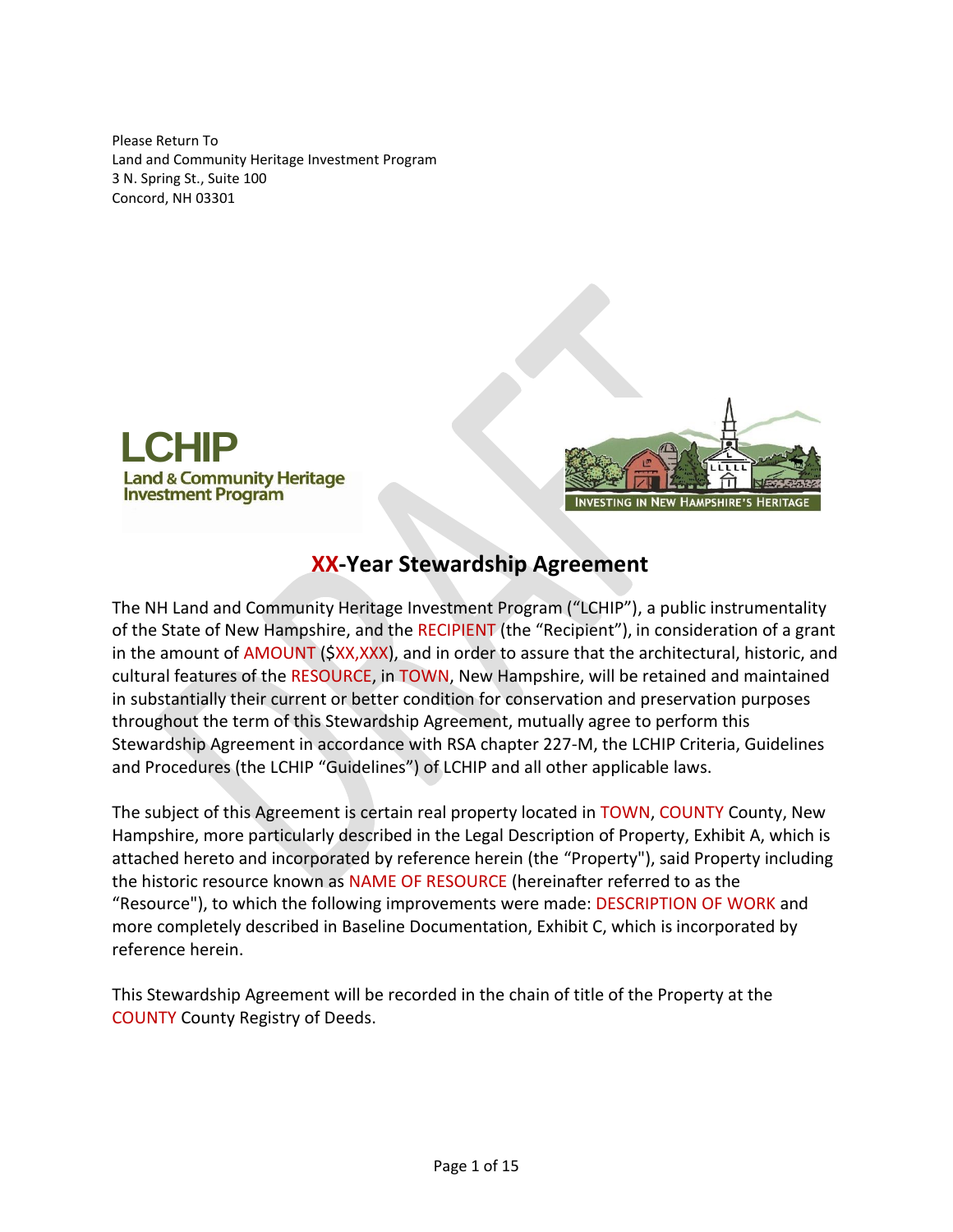## **RECIPIENT'S COVENANTS**

1 **Recipient's Covenants: Covenant to Maintain**. Recipient agrees to maintain the Resource throughout the term of this Stewardship Agreement in the same or better structural condition and state of repair as existed on the effective date of this Stewardship Agreement. Recipient's obligation to maintain shall require any necessary replacement, rebuilding, repair, and/or reconstruction, subject to the casualty provisions of paragraphs 6 and 7, to preserve the Resource in substantially the same structural condition and state of repair as existed on the date of this Stewardship Agreement.

All work shall be undertaken in accordance with The Secretary of the Interior's Standards for the Treatment of Historic Properties, 36 C.F.R. 68, as amended, (the "Secretary's Standards").

- 1.1 **Recipient's Covenants: Prohibited Activities**. The following acts or uses are expressly forbidden on, over, or under the Property, except as otherwise conditioned in this paragraph:
	- (a) the Resource shall not be demolished, removed, razed, or otherwise destroyed except as provided in paragraphs 6 and 7;
	- (b) no action shall be undertaken which would adversely affect the structural soundness of the Resource;
	- (c) nothing shall be erected or allowed to grow on the Property which would impair the visibility of the Resource from street level;
	- (d) no other buildings or structures, including, but not limited to satellite-receiving dishes (small rooftop dishes excluded), camping accommodations, or mobile homes, shall be erected or placed on the Property hereafter except for temporary structures required for the maintenance or rehabilitation of the Property, such as construction trailers;
	- (e) the dumping of ashes, trash, rubbish, or any other unsightly or offensive materials is prohibited on the Property;
	- (f) the Property shall not be divided or subdivided in law or in fact and the Property shall not be devised or conveyed except as a unit;
	- (g) no above-ground utility transmission lines, except those reasonably necessary for existing buildings, may be created on the Property, subject to utility easements already recorded;
	- (h) in accordance with RSA 227-M:14, notwithstanding any other provision of law relating to the disposal of publicly-owned real estate, no deviation in the uses of the Property to uses or purposes not consistent with the purposes of RSA chapter 227-M shall be permitted; and
	- (i) the sale, transfer, conveyance or release of the Resource from the public trust is prohibited except as provided in RSA 227-M:13.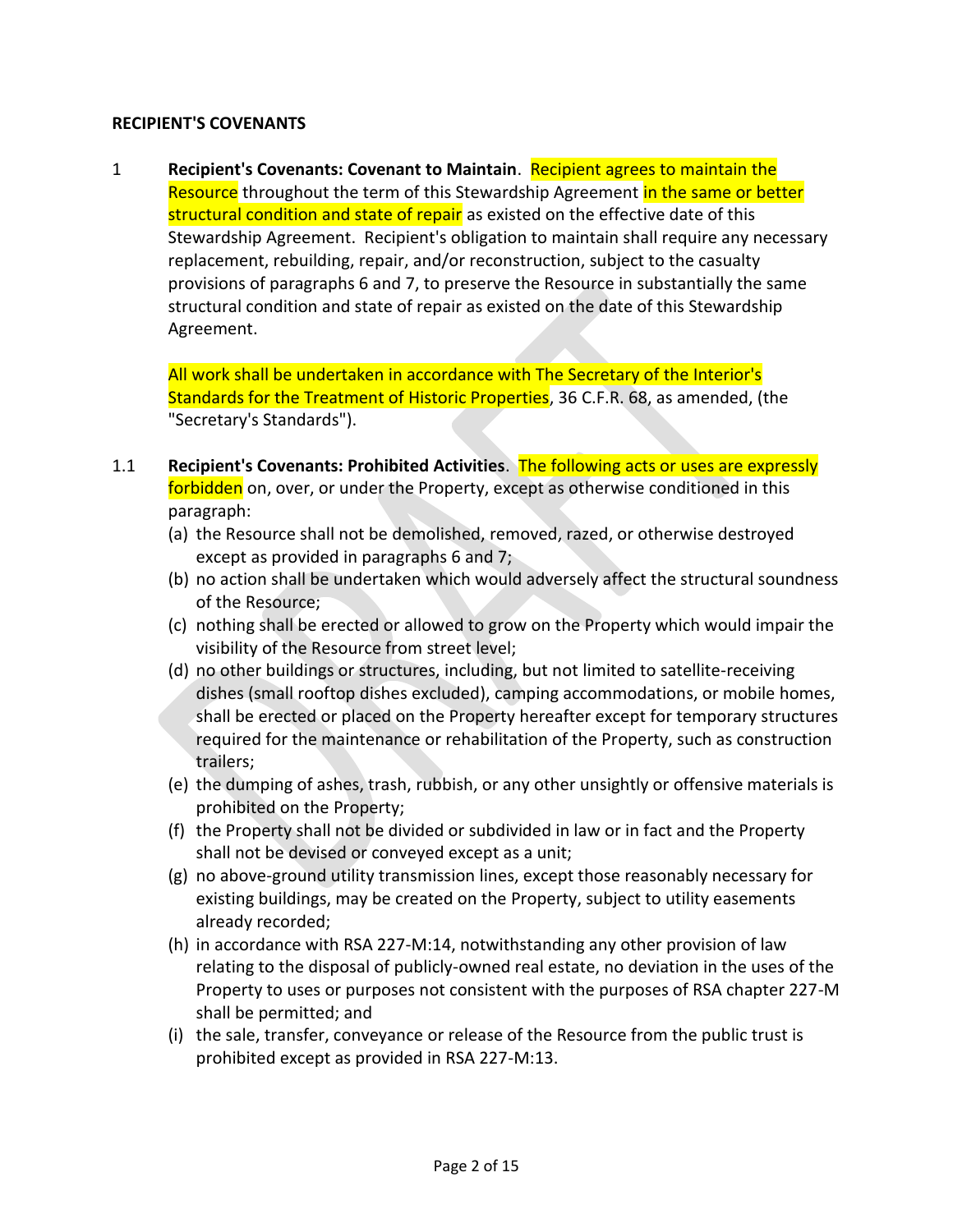1.2 **Recipient's Covenants: Covenant of Stewardship.** Recipient agrees to submit on an annual basis a stewardship report to LCHIP, detailing all physical work, undertaken on the Property both on the exterior and the interior of the Resource over the course of the previous year, as well as any stewardship development activities and any changes to the stewardship plan for the Property. Stewardship reports shall be submitted to LCHIP each calendar year on or before December 31.

# **RECIPIENT'S CONDITIONAL RIGHTS**

- 2 **Conditional Rights Requiring Approval by LCHIP**. Without the prior express written approval of LCHIP, which approval may be withheld or conditioned at the sole discretion of LCHIP, the Recipient shall not undertake any of the following actions:
	- (a) increase or decrease the height of, make additions to, change the exterior construction materials or finishes of, or move, improve, alter, reconstruct, or change the facades (including fenestration) and roofs of the Resource;
	- (b) remove, demolish, or alter, subject to the maintenance covenants of paragraph 1 hereof, historic features, materials, and finishes located within the interior of the Resource;
	- (c) erect any external signs or external advertisements except: (i) such plaque permitted under paragraph 19 of this Stewardship Agreement; (ii) other donor-recognition signage; (iii) signage indicating the address of the Property; (iv) other way-finding plaques and signs; (v) signage indicating normal hours of operation; (vi) signage indicating the name of the Property, Resource, and/or Recipient; (vii) a plaque or sign recognizing the listing of the Property on the New Hampshire State Register of Historic Places and/or National Register of Historic Places; (viii) a New Hampshire Historical Highway Marker; and (ix) a temporary sign to advertise a special event, donor recognition, or the sale or rental of the Property. The Recipient will ensure that all signage or identification shall conform to all local ordinances. Additionally, no signs will be interior-lit (neon).
	- (d) make permanent substantial topographical changes, including but not limited to, excavation for the construction of roads and recreational facilities; and
	- (e) change the use of the Property to another use. LCHIP must determine that the proposed use: (i) does not impair the preservation values of the Property; and (ii) does not conflict with the purposes of this Stewardship Agreement.
- 2.1 **Review of Recipient's Requests for Approval.** When requesting approval to undertake actions set forth in paragraph 2, Recipient shall submit to LCHIP information, including plans, specifications, and designs where appropriate, identifying the proposed activity with reasonable specificity. In connection therewith, Recipient shall also submit to LCHIP a timetable for the proposed activity sufficient to permit LCHIP to monitor such activity. Upon receipt of Recipient's written request for approval, LCHIP shall act upon such request within thirty (30) days of the receipt thereof. Recipient shall not undertake any such activity until approved by LCHIP. LCHIP reserves the right to consult with governmental agencies, nonprofit preservation organizations, and/or other advisors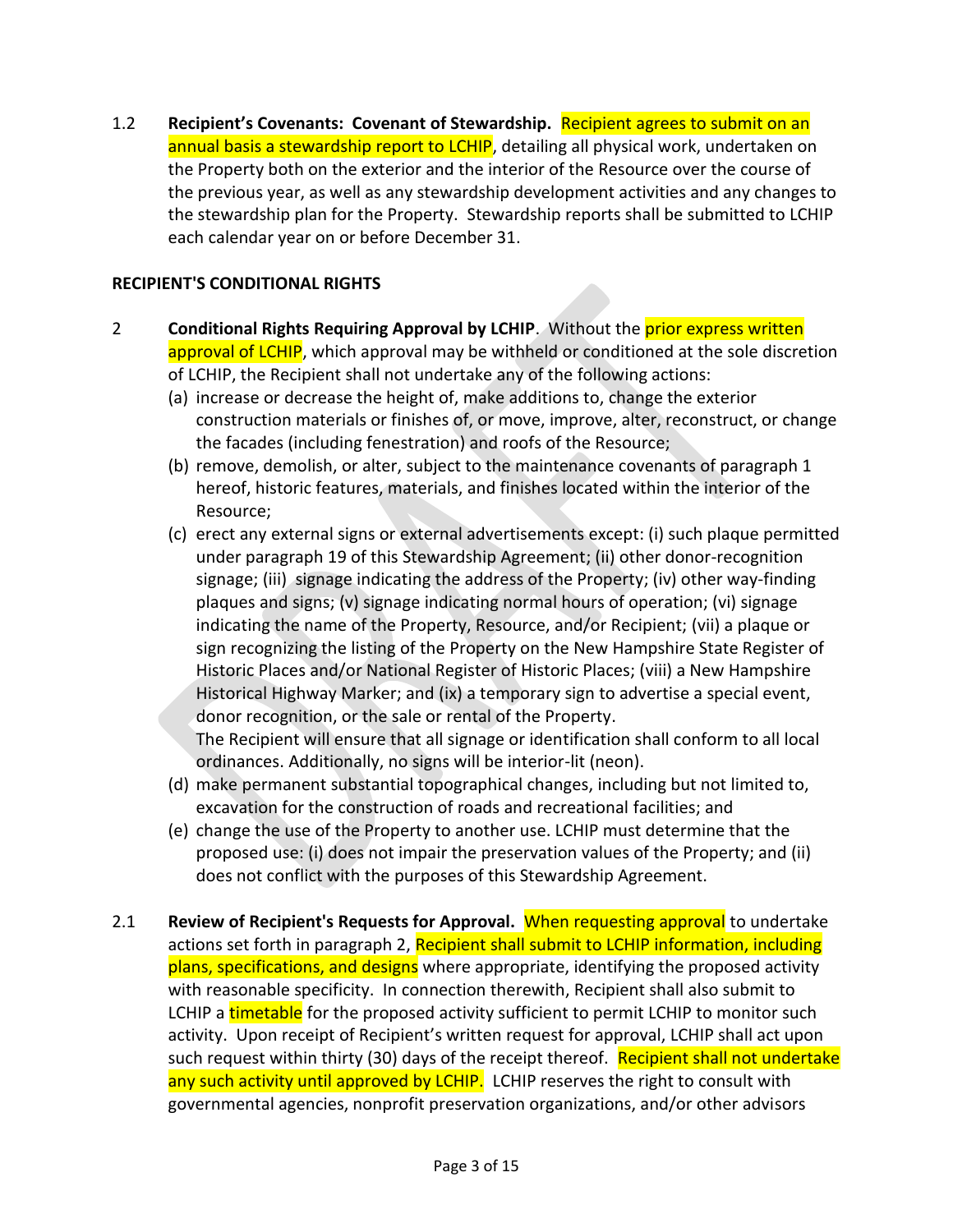deemed appropriate by LCHIP, concerning the appropriateness of any activity proposed under this Stewardship Agreement. Recipient shall make no change or take any action subject to the approval of LCHIP unless expressly authorized in writing by an authorized representative of LCHIP. It is further agreed that whenever the consent of LCHIP is required or requested, Recipient shall bear the reasonable costs of LCHIP's review, and Recipient agrees that the costs for LCHIP's review shall include reasonable architectural fees and LCHIP's reasonable administrative expenses in processing Recipient's request.

- 3 **Standards for Review.** In exercising any authority created by the Stewardship Agreement to review any construction, alteration, repair, or maintenance, or to review casualty damage or to reconstruct or approve reconstruction of the Building following casualty damage, *LCHIP shall apply the Secretary's Standards*.
- 4 **Public Access.** Recipient shall make the Property and interior of the Resource accessible to the public during regular operating hours. At other times deemed reasonable by Recipient, persons affiliated with educational organizations, professional architectural associations, and historical societies shall be admitted to study the Property. LCHIP may make photographs, drawings, or other representations documenting the significant historical, cultural, and architectural character and features of the Property and distribute them to magazines, newsletters, or other publicly available media, or use them to fulfill its charitable and educational purposes.

# **RECIPIENT'S RESERVED RIGHTS**

- 5 **Recipient's Reserved Right to Permit Archaeological Investigations.** The Recipient reserves the right to permit archaeological investigations on the Property after receiving written approval from LCHIP. Prior to permitting any such investigations, Recipient shall send written notice to the New Hampshire State Archaeologist (or other person or agency then recognized by the State of New Hampshire as having responsibility for archaeological resources) for review and comment, and to LCHIP, such notice describing the nature, scope, location, timetable, qualifications of investigators, site plan, research proposal, and any other material aspect of the proposed activity. The Recipient and LCHIP shall request the State Archaeologist (or other person or agency, as above) to consider the proposal, to apply the standards as specified in rules implementing RSA 227-C:7, Permits Issued for State Lands and Waters, as amended, and to provide written comments to the Recipient and LCHIP. LCHIP may, in its sole discretion, approve the proposed investigations only if it finds that: (i) the archaeological investigations shall be conducted by qualified individuals and according to a specific research proposal; (ii) the proposed activities will not harm state or federally recognized rare, endangered, or threatened species; and (iii) the proposed activities will not be materially detrimental to the purposes of this Stewardship Agreement.
- 5.1 **Recipient's Reserved Rights Not Requiring Further Approval by LCHIP.** Subject to the provisions of paragraphs 1, 1.1, 1.2 and 2, the following rights, uses, and activities of or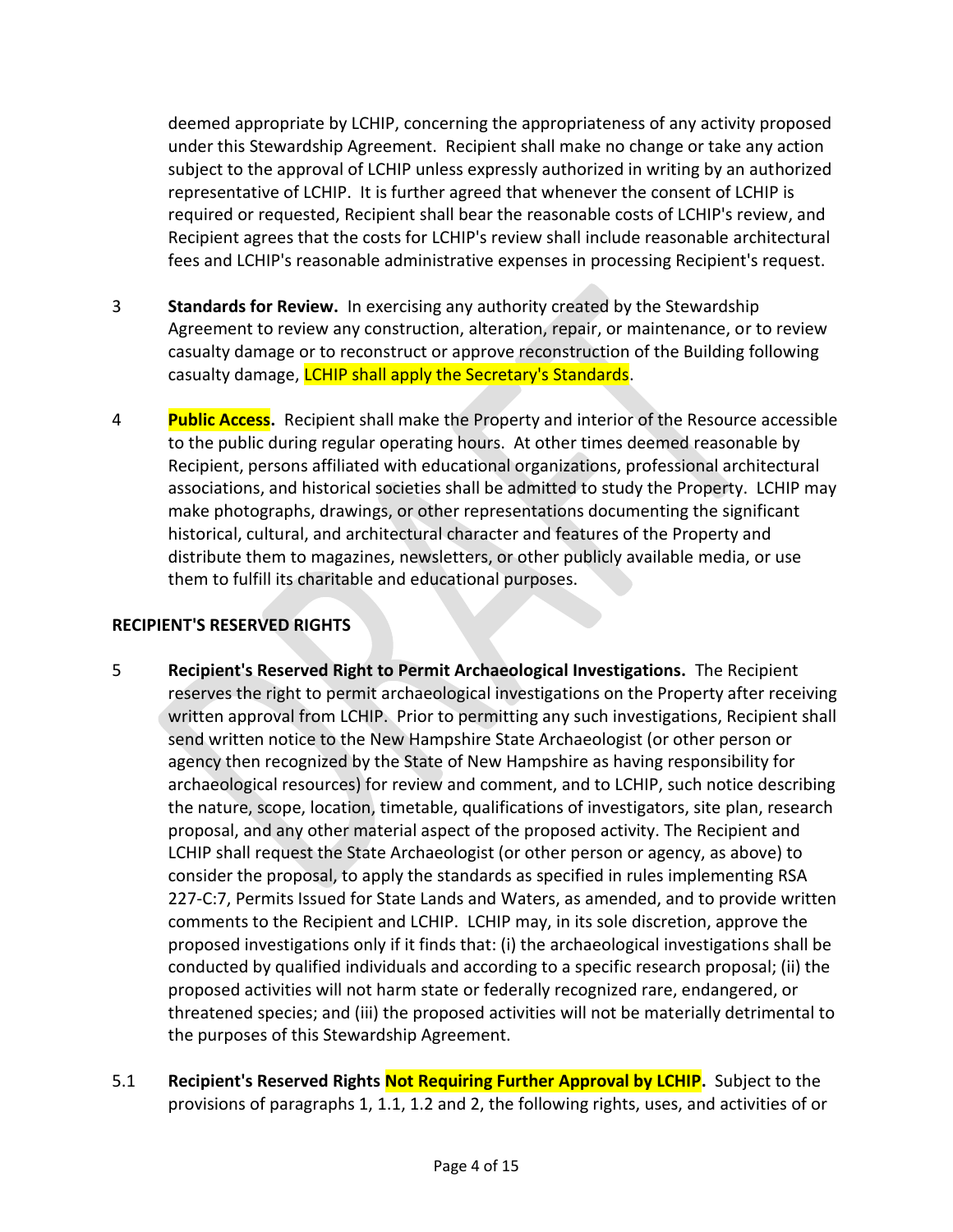by Recipient on, over, or under the Property are permitted by this Stewardship Agreement and by LCHIP without further approval by LCHIP:

- (a) the right to engage in all those acts and uses that: (i) are permitted by governmental statute or regulation; (ii) do not substantially impair preservation values of the Property; and (iii) are not inconsistent with the purposes of this Agreement;
- (b) the right to maintain and repair the Resource strictly according to the Secretary's Standards. As used in this subparagraph, the right to maintain and repair shall mean the use by Recipient of like-kind materials and colors, applied with workmanship comparable to that which was used in the construction or application of those materials being repaired or maintained, for the purpose of retaining in good condition the appearance and construction of the Resource. The right to maintain and repair as used in this subparagraph shall not include the right to make changes in appearance, materials, colors, and workmanship from that existing prior to the maintenance and repair without the prior approval of LCHIP in accordance with the provisions of paragraphs 2 and 2.1;
- (c) the right to continue all manner of existing use and enjoyment of the Resource consistent with the purposes of this Stewardship Agreement; and
- (d) the right to conduct at or on the Property educational and nonprofit activities that are not inconsistent with the protection of preservation values of the Property.

# **CASUALTY DAMAGE OR DESTRUCTION; INSURANCE**

- 6 **Casualty Damage or Destruction.** In the event that the Resource or any part thereof shall be damaged or destroyed by fire, flood, windstorm, hurricane, earth movement, or other casualty, Recipient shall notify LCHIP in writing within fourteen (14) days of the damage or destruction, such notification including what, if any, emergency work has already been completed. Recipient shall undertake no repairs or reconstruction of any type, other than temporary emergency work to prevent further damage to the Resource and to protect public safety, without LCHIP's prior written approval. Within thirty (30) days of the date of damage or destruction, if required by LCHIP, Recipient at its expense shall submit to LCHIP a written report prepared by a qualified restoration architect and/or an engineer who is/are acceptable to Recipient and LCHIP, which report shall include the following:
	- (a) an assessment of the nature and extent of the damage;
	- (b) a determination of the feasibility of the restoration of the Resource and/or reconstruction of damaged or destroyed portions of the Resource; and
	- (c) a report of such restoration/reconstruction work necessary to return the Resource to the condition existing at the date hereof.
- 7 **Review After Casualty Damage or Destruction.** If, after reviewing the report provided pursuant to paragraph 6 and assessing the availability of insurance proceeds after satisfaction of any mortgagee's/lender's claims under paragraph 8, Recipient and LCHIP agree that the purposes of the Stewardship Agreement will be served by such restoration/reconstruction, Recipient and LCHIP shall establish a schedule under which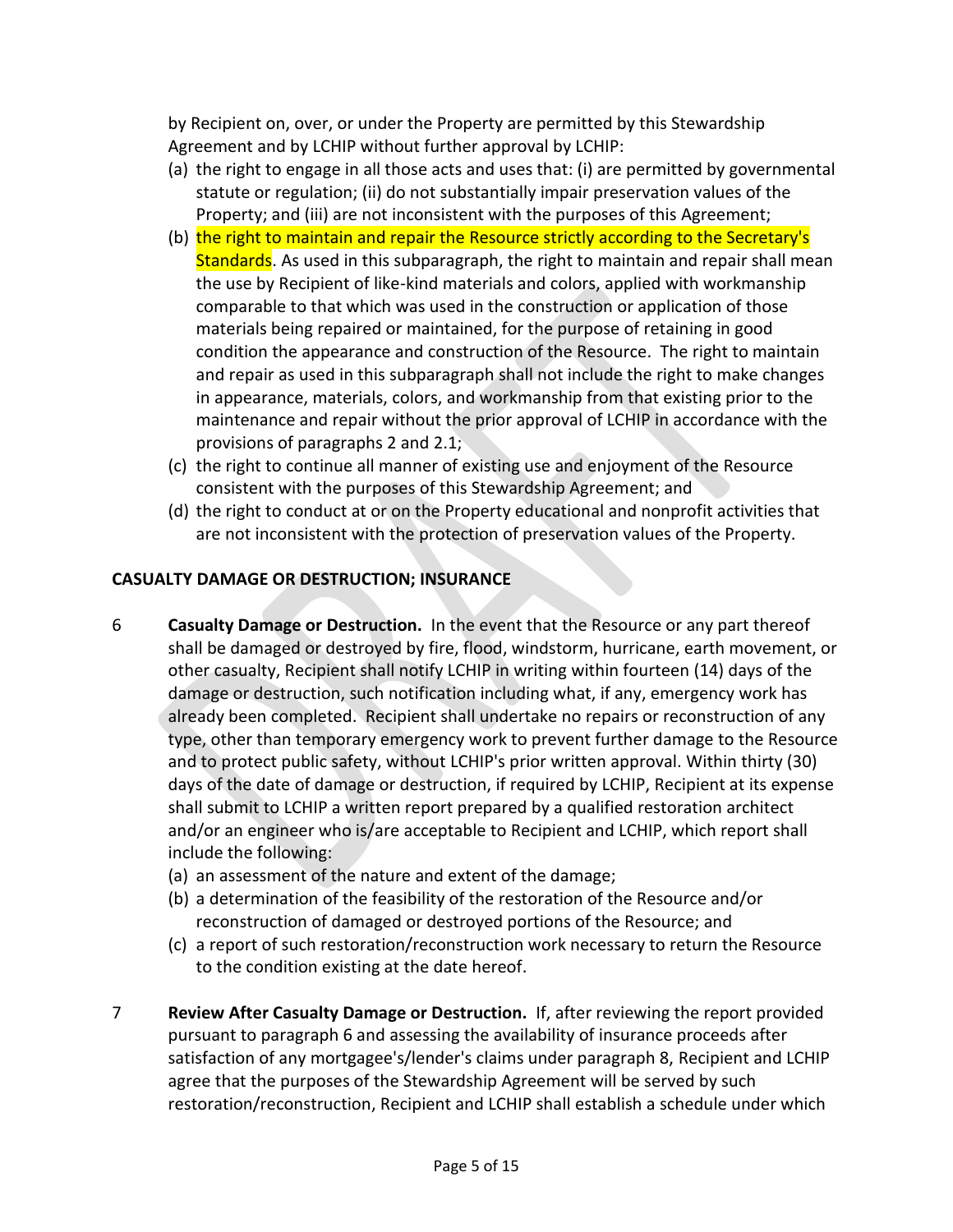Recipient shall complete the restoration/reconstruction of the Resource in accordance with plans and specifications consented to by the parties up to at least the total of the casualty insurance proceeds available to Recipient.

- 7.1 If, after reviewing the report and assessing the availability of insurance proceeds after satisfaction of any mortgagee's/lender's claims under paragraph 8, Recipient and LCHIP agree that restoration/reconstruction of the Property is impractical or impossible, or agree that the purposes of the Stewardship Agreement would not be served by such restoration/reconstruction, Recipient may, with the prior written consent of LCHIP, alter, demolish, remove, or raze the Resource, and/or construct new improvements on the Property. Recipient and LCHIP may agree to extinguish this Agreement in whole or in part in accordance with the laws of the State of New Hampshire.
- 7.2 If, after reviewing the report and assessing the availability of insurance proceeds after satisfaction of any mortgagee's/lender's claims under paragraph 8, Recipient and LCHIP are unable to agree that the purposes of the Stewardship Agreement will or will not be served by such restoration/reconstruction, the matter may be addressed by either party informally through candid and open communication. If informal dialogue does not resolve the issue, any party may seek alternative resolution such as voluntary mediation prior to bringing legal action. If agreement cannot be reached, the party may bring an action at law or in equity in any court of competent jurisdiction to enforce the terms of this Agreement, to enjoin the violation by permanent injunction, and to require the restoration/reconstruction of the property to its condition prior to the breach and for such damages as appropriate.
- 8 **Insurance.** For the term of this Agreement, Recipient shall keep the Resource covered for full replacement value through a qualified insurance provider against loss from the perils commonly insured under standard fire and extended coverage policies and comprehensive general liability insurance against claims for personal injury, death, and property damage. Recipient shall deliver to LCHIP, within ten (10) business days of LCHIP's written request therefore, certificates of such insurance coverage. In the event of a catastrophic loss of the Resource, Recipient shall return to LCHIP a portion of the insurance proceeds equal to the amount of the LCHIP Grant Award, adjusted by a percentage equal to the percentage that the value of the Resource has appreciated or depreciated since the signing of this Agreement. The Recipient may request a waiver of this recapture from the LCHIP Board of Directors by presenting a proposal to repair or rebuild the Resource in conformance with the Secretary's Standards. Waivers for other good cause may be granted at the sole discretion of the Board. Provided, however, that whenever the Property is encumbered with a mortgage or deed of trust, nothing contained in this paragraph shall jeopardize the prior claim, if any, of the mortgagee/lender to the insurance proceeds.

## **INDEMNIFICATION; TAXES**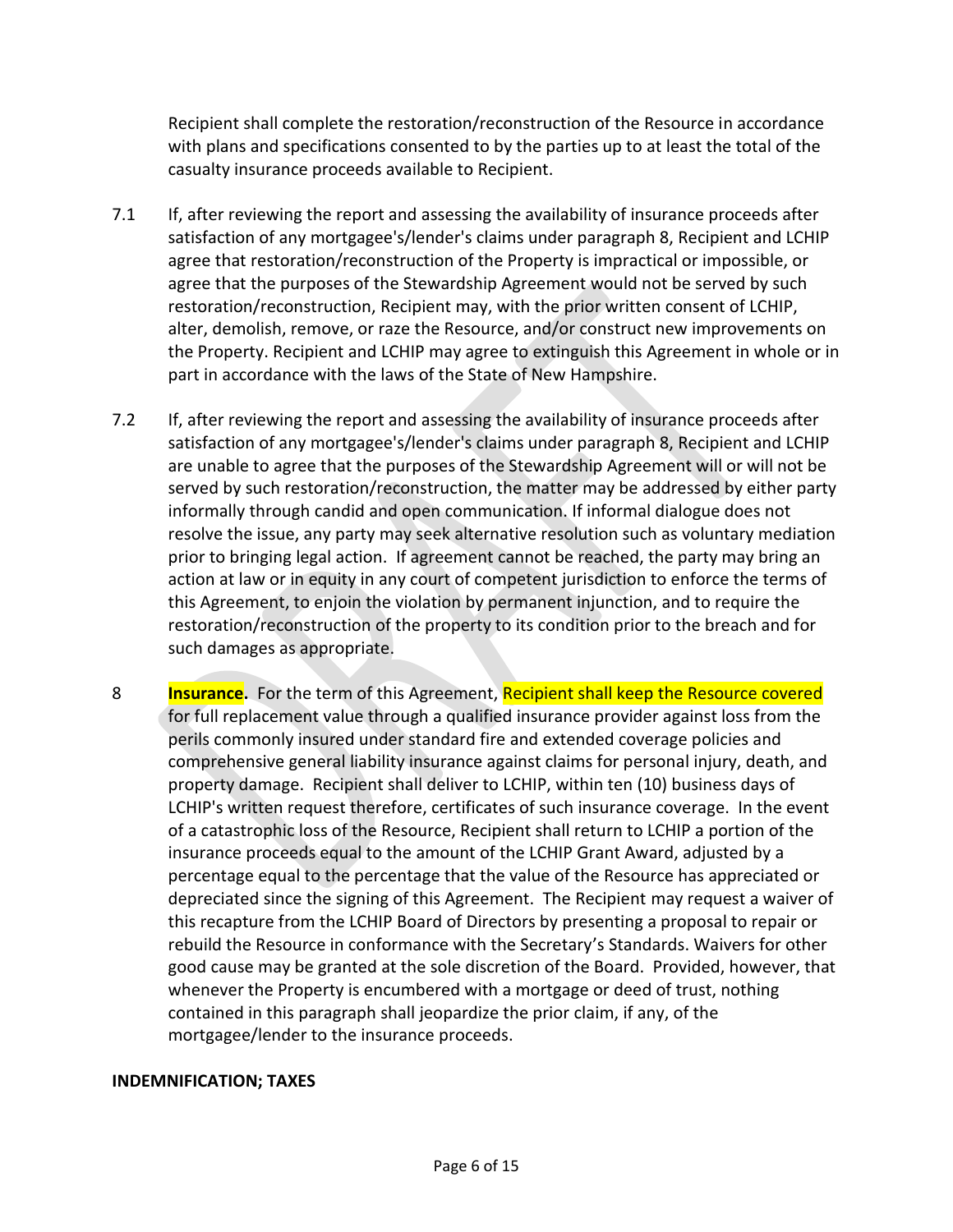- 9 **Indemnification.** Recipient hereby agrees to pay, protect, indemnify, hold harmless and defend at its own cost and expense, LCHIP, its agents, trustees, directors, officers and employees, or independent contractors from and against any and all claims, liabilities, expenses, costs, damages, losses, and expenditures (including reasonable attorneys' fees and disbursements hereafter incurred) arising out of or in connection with injury to or death of any person; physical damage to the Property; the presence or release in, on, or about the Property, at any time, of any substance now or hereafter defined, listed, or otherwise classified pursuant to any law, ordinance, or regulation as a hazardous, toxic, polluting, or contaminating substance; or other injury or other damage occurring on or about the Property, unless such injury or damage is caused by LCHIP or any agent, trustee, director, officer, employee, or independent contractor of LCHIP. In the event that Recipient is required to indemnify LCHIP pursuant to the terms of this paragraph, the amount of such indemnity, until discharged, shall constitute a lien on the Property with the same effect and priority as a mechanic's lien. Provided, however, that nothing contained herein shall jeopardize the priority of any recorded lien of mortgage or deed of trust given in connection with a promissory note secured by the Property.
- 10 **Sovereign Immunity**. Notwithstanding the foregoing, nothing herein contained shall be deemed to constitute a waiver of the sovereign immunity of the State, which immunity is hereby reserved to the State. This reservation of immunity covenant shall survive the termination of this Stewardship Agreement.
- 11 **Taxes.** Recipient shall pay immediately, when first due and owing, all general taxes, special taxes, special assessments, water charges, sewer service charges, and other charges which may become a lien on the Property unless Recipient timely objects to the amount or validity of the assessment or charge and diligently prosecutes an appeal thereof, in which case the obligation hereunder to pay such charges shall be suspended for the period permitted by law for prosecuting such appeal and any applicable grace period following completion of such action. In place of Recipient, LCHIP is hereby authorized, but in no event required or expected, to make or advance upon three (3) days prior written notice to Recipient any payment relating to taxes, assessments, water rates, sewer rentals and other governmental or municipality charge, fine, imposition, or lien asserted against the Property. LCHIP may make such payment according to any bill, statement, or estimate procured from the appropriate public office without inquiry into the accuracy of such bill, statement, or assessment or into the validity of such tax, assessment, sale, or forfeiture. Such payment if made by LCHIP shall constitute a lien on the Property with the same effect and priority as a mechanic's lien, except that such lien shall not jeopardize the priority of any recorded lien of mortgage or deed of trust given in connection with a promissory note secured by the Property.

## **ADMINISTRATION AND ENFORCEMENT**

12 **Written Notice.** Any notice which either Recipient or LCHIP may desire or be required to give to the other party shall be in writing and shall be delivered by one of the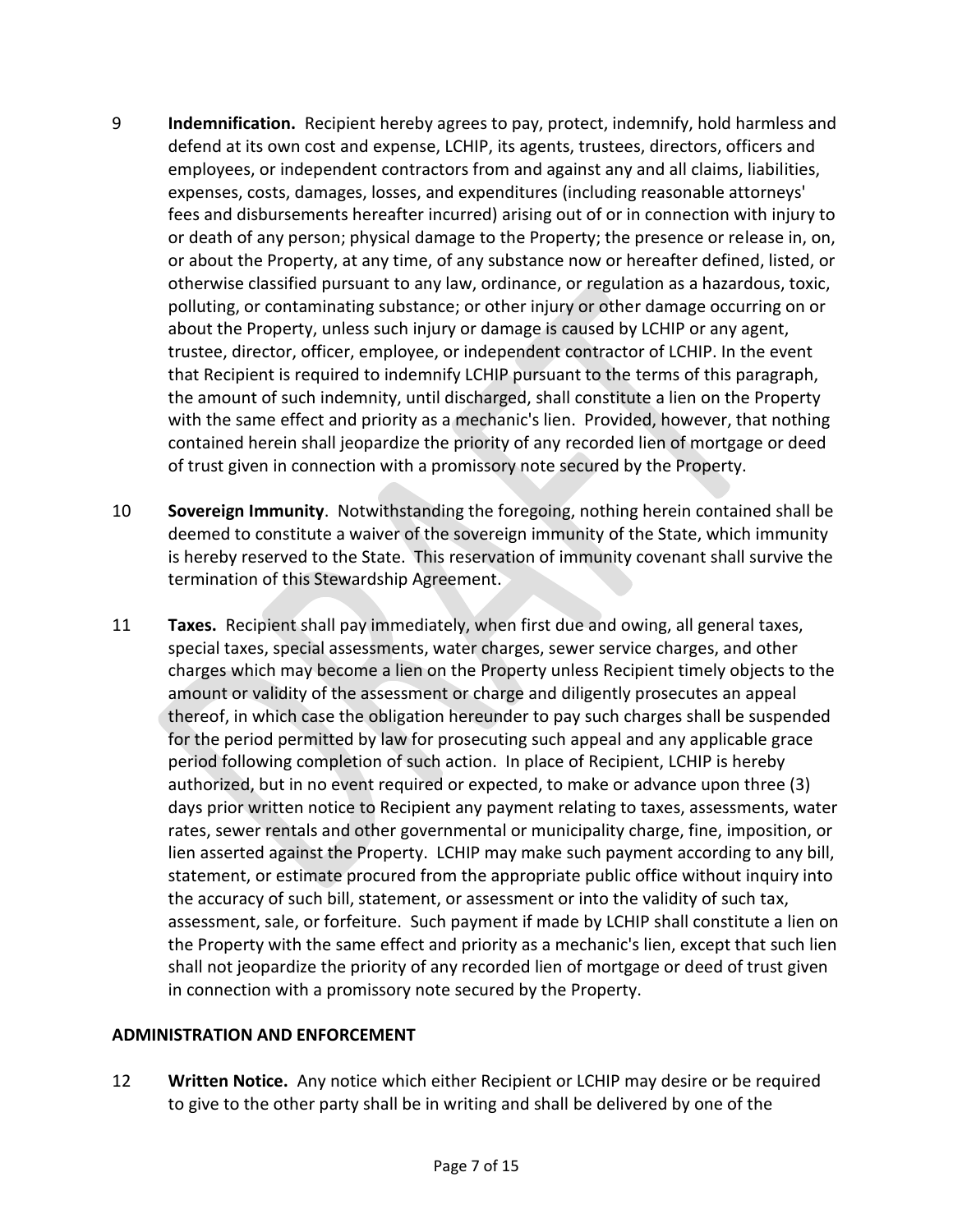following methods: by overnight courier postage prepaid, registered or certified mail with return receipt requested, or hand delivery; if to Recipient, then at ADDRESS; and if to LCHIP, then at 3 North Spring Street, Suite 100, Concord, NH 03301. The party receiving Notice shall have two (2) weeks to respond to the Notice, before any action is undertaken by the other party. Each party may change its address set forth herein by a notice to such effect to the other party.

- 13 **Evidence of Compliance.** Upon request by Recipient, LCHIP shall promptly furnish Recipient with certification that, to the best of LCHIP's knowledge, Recipient is in compliance with the obligations of Recipient contained herein or that otherwise evidences the status of this Agreement to the extent of LCHIP's knowledge thereof.
- 14 **Inspection.** With appropriate prior notice to Recipient, representatives of LCHIP or its designee shall be permitted at all reasonable times to inspect the Property, including the interior of the Resource.
- 15 **LCHIP's Remedies.** LCHIP may, following reasonable written notice to Recipient, institute suit(s) to enjoin any violation of the terms of this Stewardship Agreement by ex parte, temporary, preliminary, and/or permanent injunction, including prohibitory and/or mandatory injunctive relief, and to require the restoration of the Property and Resource to the condition and appearance that existed prior to the violation. LCHIP shall also have available all legal and other equitable remedies to enforce Recipient's obligations hereunder.

In the event Recipient is found to have violated any of its obligations, Recipient shall reimburse LCHIP for any costs or expenses incurred in connection with LCHIP's enforcement of the terms of this Agreement, including but not limited to all reasonable court costs, and attorney's, architectural, engineering, and expert witness fees.

Exercise by LCHIP of one remedy hereunder shall not have the effect of waiving or limiting any other remedy, and the failure to exercise any remedy shall not have the effect of waiving or limiting the use of any other remedy or the use of such remedy at any other time.

- 16 **Notice from Government Authorities.** Recipient shall deliver to LCHIP copies of any notice of violation or lien relating to the Property received by Recipient from any government authority within five (5) days of receipt by Recipient. Upon request by LCHIP, Recipient shall promptly furnish LCHIP with evidence of Recipient's compliance with such notice or lien where compliance is required by law.
- 17 **Notice of Proposed Sale.** Recipient shall promptly notify LCHIP in writing of any proposed sale of the Property and provide the opportunity for LCHIP to negotiate an agreement similar in purpose to this Stewardship Agreement with the new owners prior to sale closing. This Stewardship Agreement is being recorded at the COUNTY County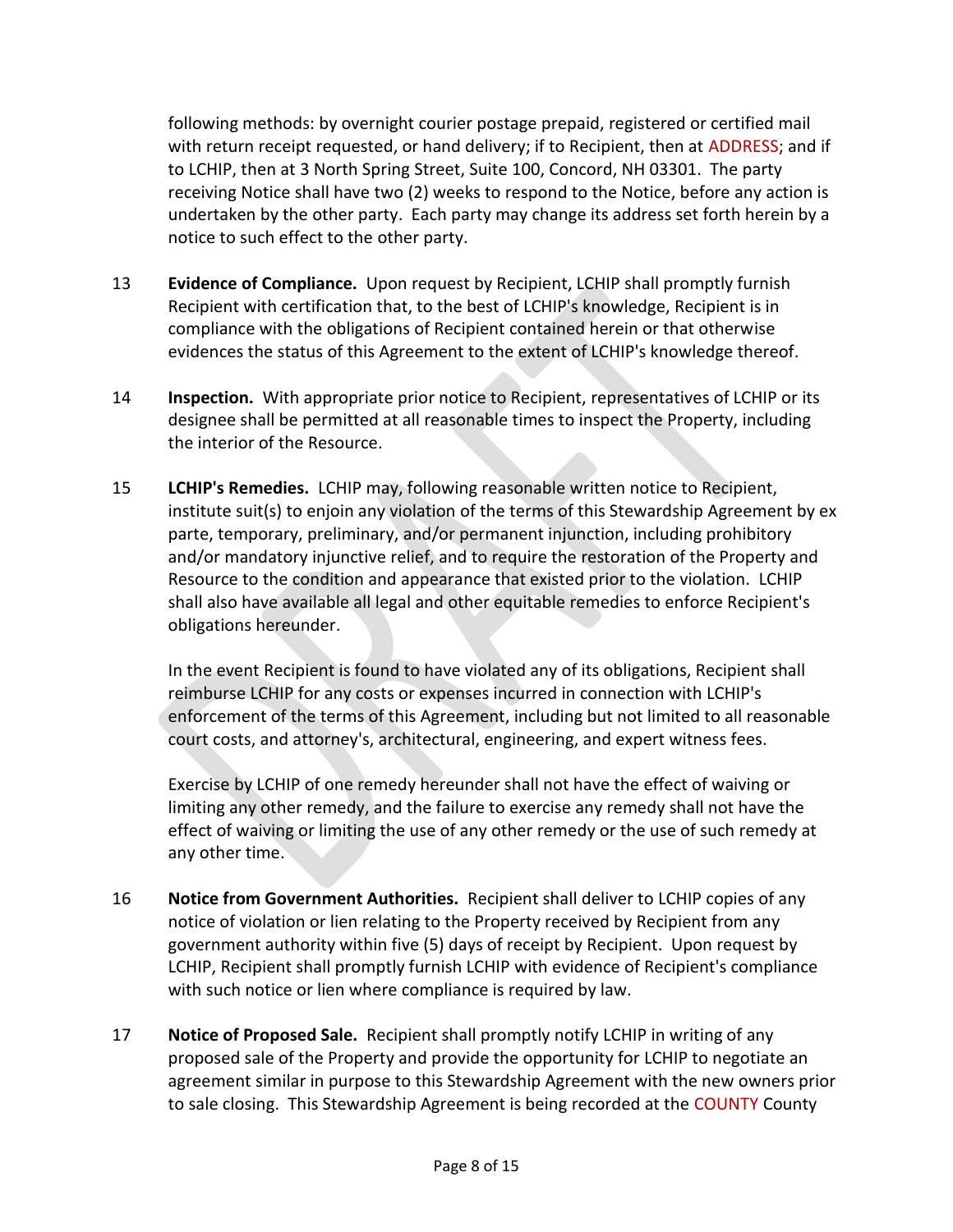Registry of Deeds so as to run with the land. No sale shall be permitted to a party unwilling to enter into such an agreement.

- 18 **Liens.** Any lien on the Property created pursuant to any paragraph of this Stewardship Agreement may be confirmed by judgment and foreclosed by LCHIP in the same manner as a mechanic's lien, except that no lien created pursuant to this Agreement shall jeopardize the priority of any recorded lien of mortgage or deed of trust given in connection with a promissory note secured by the Property.
- 19 **Signage.** Recipient agrees to maintain a plaque on the site, which may be provided by LCHIP in support of the restoration and preservation of the Property. LCHIP will provide a plaque, not to exceed 14 by 10 inches in size. LCHIP reserves the right to assess a fee to the applicant to cover the cost of the plaque. If LCHIP determines, at its sole discretion, that the structure is not being maintained in a way that satisfactorily protects its natural, cultural, or historic value, even after expiration of the term of the stewardship agreement, LCHIP may require that the LCHIP plaque be removed and returned to LCHIP.

# **BINDING EFFECT; ASSIGNMENT**

20 **Runs with the Land.** Except as provided in paragraph 7, the obligations imposed by this Agreement shall be effective for the duration of this Agreement and shall be deemed to run as a binding servitude with the Property. This Agreement shall extend to and be binding upon Recipient and LCHIP, their respective successors in interest and all persons hereafter claiming under or through Recipient and LCHIP, and the words "Recipient" and "LCHIP" when used herein shall include all such persons. Any right, title, or interest herein granted to LCHIP also shall be deemed granted to each successor and assign of LCHIP and each such following successor and assign thereof, and the word "LCHIP" shall include all such successors and assigns.

Anything contained herein to the contrary notwithstanding, an owner of the Property shall have no obligation pursuant to this instrument where such owner shall cease to have any ownership interest in the Property by reason of a bona fide transfer. The restrictions, stipulations, and covenants contained in this Agreement shall be inserted by Recipient, verbatim or by express incorporation by reference, in any subsequent deed or other legal instrument by which Recipient divests itself of either the fee simple title to or any lesser estate in the Property or any part thereof, including by way of example and not limitation, a lease of all or a portion of the Property.

21 **Assignment.** LCHIP may convey, assign, or transfer this Agreement to a unit of federal, state, or local government or to a similar local, state, or national organization that is a "qualified organization" under Section 170(h) of the Federal Internal Revenue Code whose purposes, *inter alia*, are to promote preservation of historical, cultural, or architectural resources, provided that any such conveyance, assignment, or transfer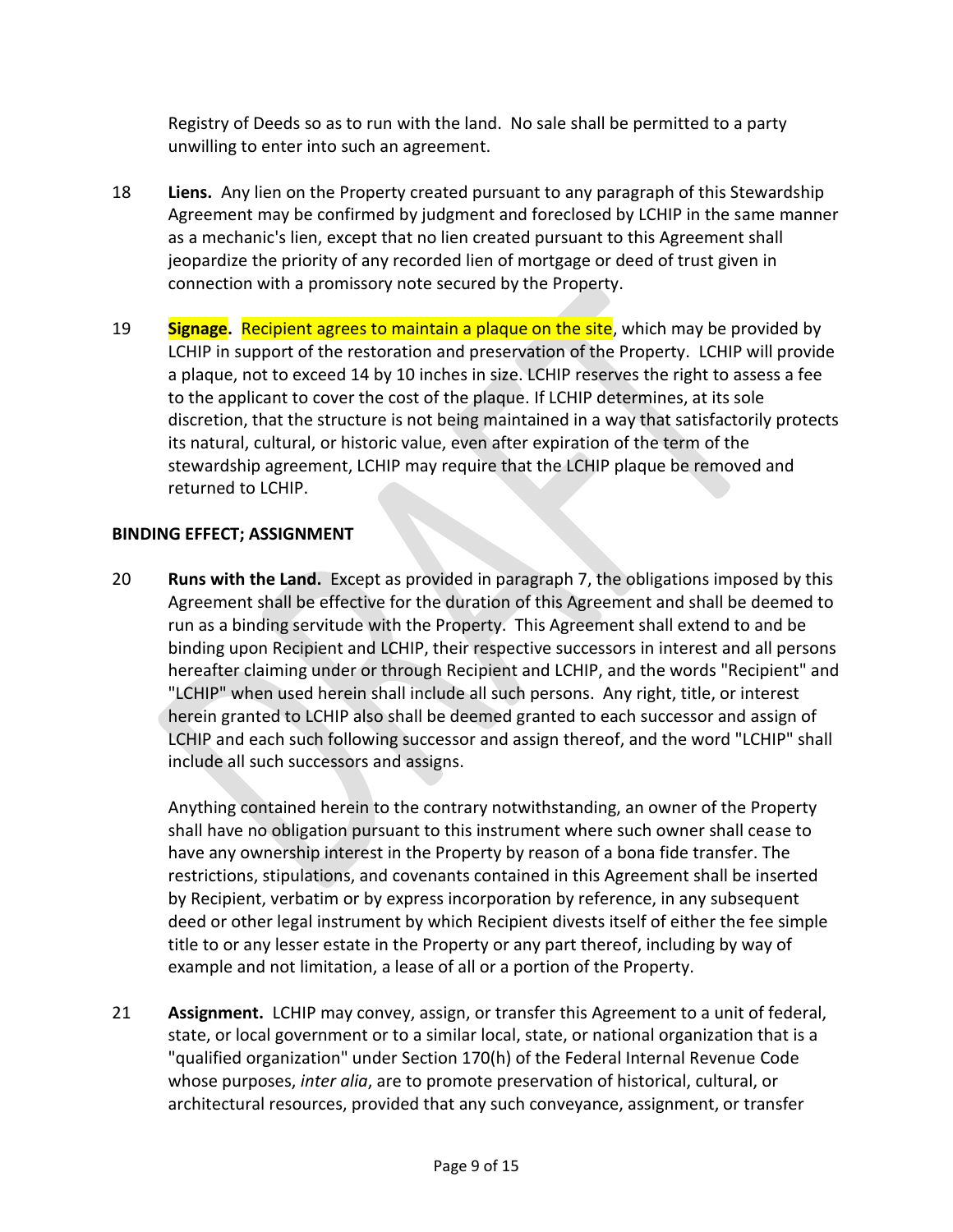requires that the purposes for which the Stewardship Agreement was granted will continue to be carried out.

- 22 **Recording and Effective Date.** This instrument is being recorded in the land records of the COUNTY County Registry of Deeds. Recipient and LCHIP intend that the restrictions arising under this Agreement shall take effect on the day and year this instrument is recorded.
- 22.1 **Expiration Date.** Without further action, this Agreement shall expire X years to the day after the date this Agreement is recorded.

# **EXTINGUISHMENT**

23 **Extinguishment.** Recipient and LCHIP hereby recognize that circumstances may arise that may make impossible the continued ownership or use of the Property in a manner consistent with the purposes of this Stewardship Agreement and necessitate extinguishment of the Agreement. Such circumstances may include, but are not limited to, partial or total destruction of the Resource resulting from casualty. Extinguishment must be the result of a judicial proceeding in a court of competent jurisdiction.

# **INTERPRETATION**

- 24 **Interpretation.** The following provisions shall govern the effectiveness, interpretation, and duration of the Stewardship Agreement.
	- (a) Any rule of strict construction designed to limit the breadth of restrictions on alienation or use of Property shall not apply in the construction or interpretation of this Agreement, and this instrument shall be interpreted broadly to effect its purposes and the transfer of rights and the restrictions on use herein contained.
	- (b) This instrument may be executed in two counterparts, one of which may be retained by Recipient and the other to be retained by LCHIP. In the event of any disparity between the counterparts produced, the counterpart retained by LCHIP shall in all cases govern.
	- (c) This instrument is made pursuant to RSA chapter 227-M, but the invalidity of such act or any part thereof shall not affect the validity and enforceability of this Agreement according to its terms, it being the intent of the parties to agree and to bind themselves, their successors, and their assigns for the term of this Agreement to each term of this instrument whether this instrument be enforceable by reason of any statute, common law, or private agreement in existence either now or hereafter. The invalidity or unenforceability of any provision of this instrument shall not affect the validity or enforceability of any other provision of this instrument or any ancillary or supplementary agreement relating to the subject matter thereof.
	- (d) Nothing contained herein shall be interpreted to authorize or permit Recipient to violate any ordinance or regulation relating to building materials, construction methods, or use. In the event of any conflict between any such ordinance or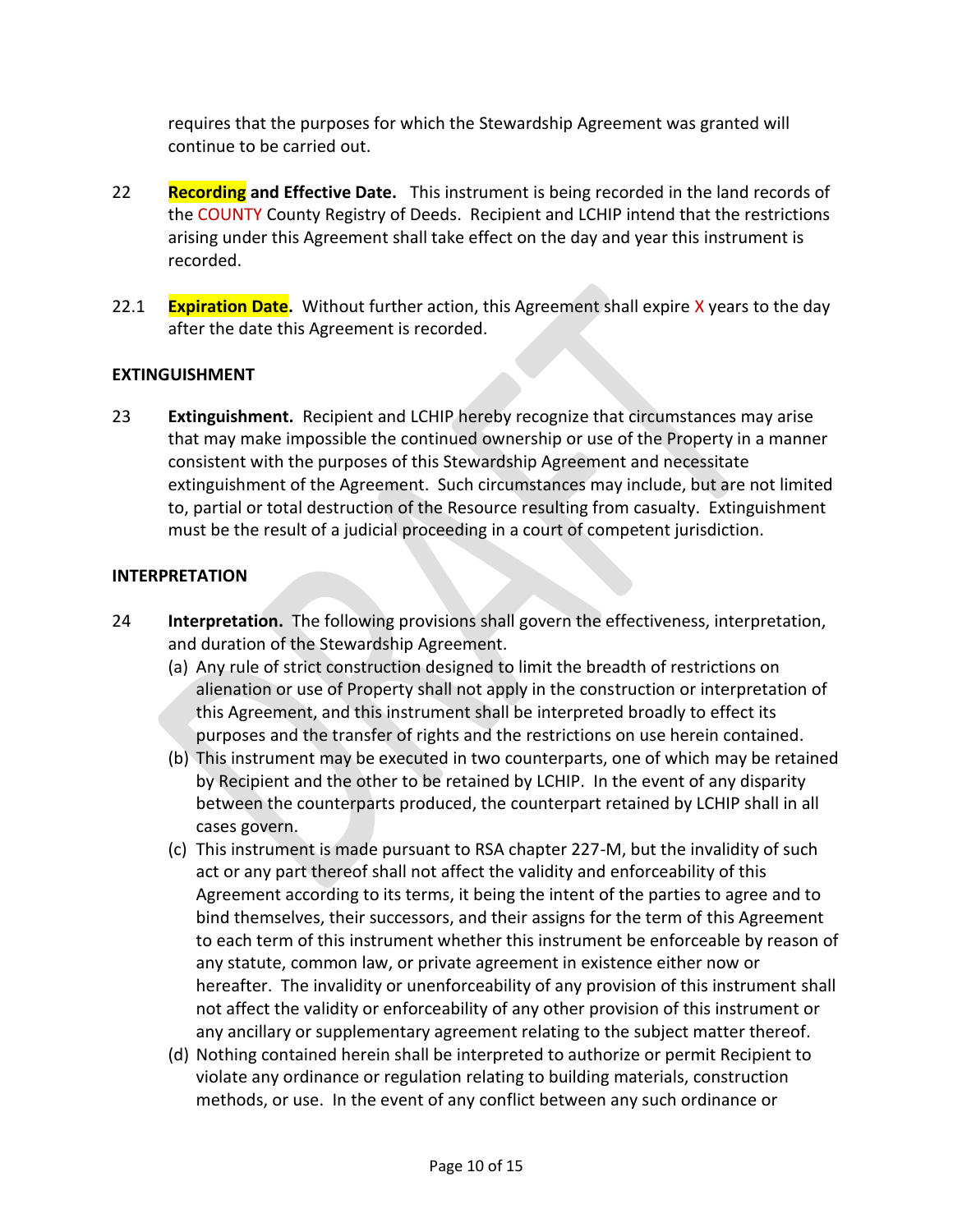regulation and the terms hereof, Recipient promptly shall notify LCHIP of such conflict and shall cooperate with LCHIP and the applicable governmental entity to accommodate the purposes of both this Agreement and such ordinance or regulation.

- (e) To the extent that Recipient owns or is entitled to development rights which may exist now or at some time hereafter by reason of the fact that under any applicable zoning or similar ordinance the Property may be developed to a more intensive use (in terms of height, bulk, or other objective criteria related by such ordinances) than that to which the Property is devoted as of the date hereof, such development rights shall not be exercisable on, above, or below the Property during the term of the Agreement, nor shall they be transferred to any adjacent parcel and exercised in a manner that would interfere with the purposes of the Agreement.
- (f) To the extent that any action taken by LCHIP pursuant to this Agreement gives rise to a claim of breach of contract, Recipient and LCHIP agree that the sole remedy on the part of Recipient shall be reimbursement of actual direct out-of-pocket expenses reasonably incurred by Recipient as a result of such breach and that Recipient shall not have any right to indirect, consequential or monetary damages in excess of such actual direct out-of-pocket expenses.

# **AMENDMENT**

25 **Amendment.** If circumstances arise under which an amendment to or modification of this Stewardship Agreement would be appropriate, Recipient and LCHIP may by mutual written agreement jointly amend this Agreement, provided that no amendment shall be made that will adversely affect the qualification of this Agreement or the status of LCHIP under any applicable laws, including Sections 170(h) and 501(c)(3) of the Federal Internal Revenue Code and the laws of the State of New Hampshire. Any such amendment shall be consistent with the protection of preservation values of the Property and the Purpose of this Agreement; shall not permit additional development on the Property other than the development permitted by this Agreement on its effective date; shall not permit any private inurement to any person or entity; and shall not adversely impact the overall architectural, historic, cultural, natural habitat, and open-space values protected by this Agreement. Any such amendment shall be executed in two counterparts, one of which may be retained by Recipient and the other to be retained by LCHIP. In the event of any disparity between the counterparts produced, the counterpart retained by LCHIP shall in all cases govern. Nothing in this paragraph shall require Recipient or LCHIP to agree to any amendment or to consult or negotiate regarding any amendment.

**THIS AGREEMENT** and attached exhibits reflect the entire agreement between the Recipient and LCHIP. Any prior or simultaneous correspondence, understandings, agreements, and representations are null and void upon execution hereof, unless set out in this instrument.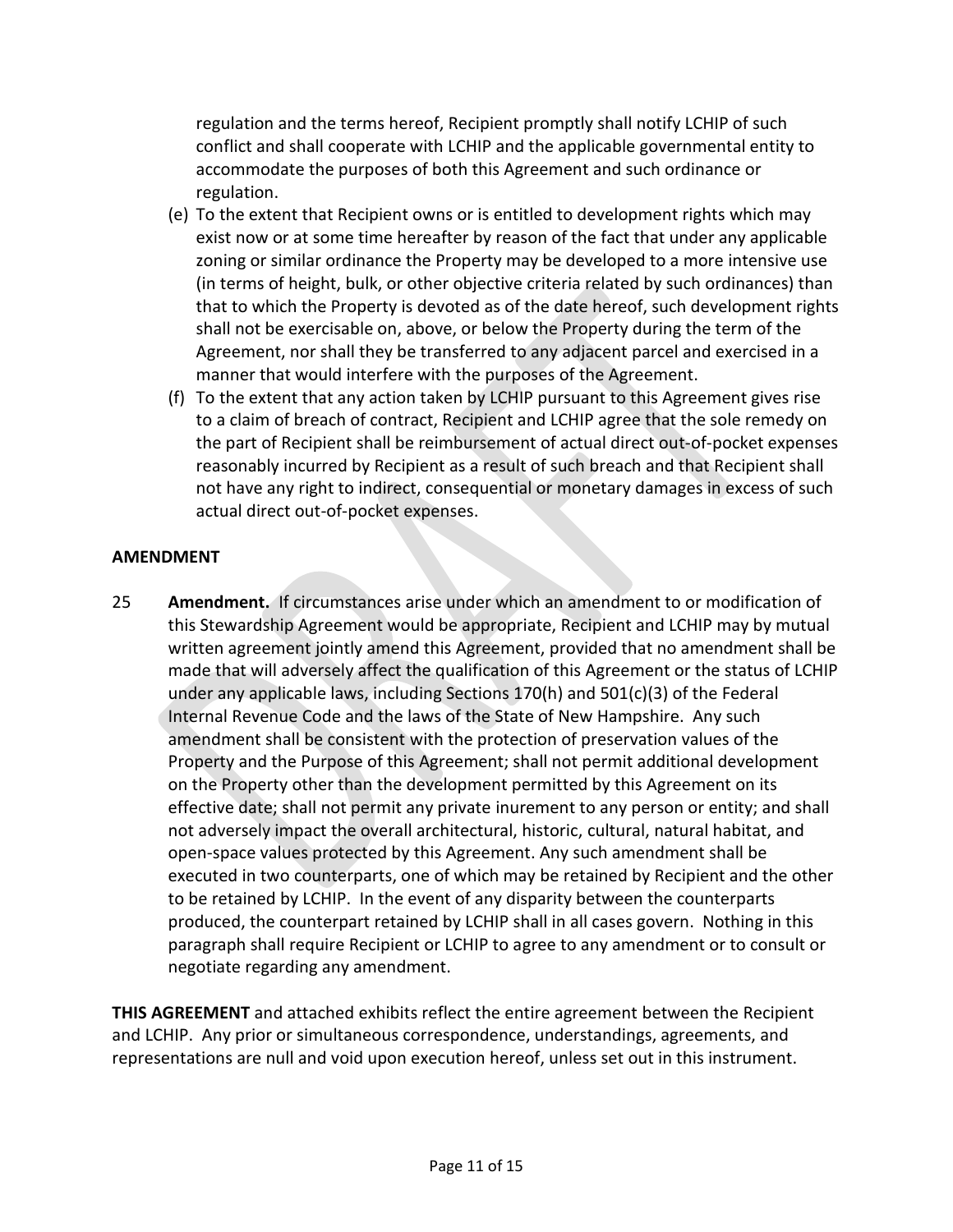**TO HAVE AND TO HOLD**, the said Stewardship Agreement, unto the said LCHIP and its successors and permitted assigns.

**IN WITNESS WHEREOF**, Recipient and LCHIP have set their hands under seal on the days and year set forth below.

| <b>RECIPIENT</b><br>For: |                                    |                                                                                       |
|--------------------------|------------------------------------|---------------------------------------------------------------------------------------|
| <b>Print Name:</b>       |                                    |                                                                                       |
| Title:                   |                                    |                                                                                       |
| Date:                    |                                    |                                                                                       |
|                          | THE STATE OF NEW HAMPSHIRE         |                                                                                       |
|                          | (COUNTY), SS.                      |                                                                                       |
|                          | On the $\rule{1em}{0.15mm}$ day of | 20_, before me personally appeared                                                    |
|                          |                                    | , known to me (or satisfactorily proven) to be the person whose name                  |
| indicated above.         |                                    | appears above, and s/he acknowledged that s/he executed this document in the capacity |
|                          |                                    |                                                                                       |

Notary Public/Justice of the Peace My commission expires: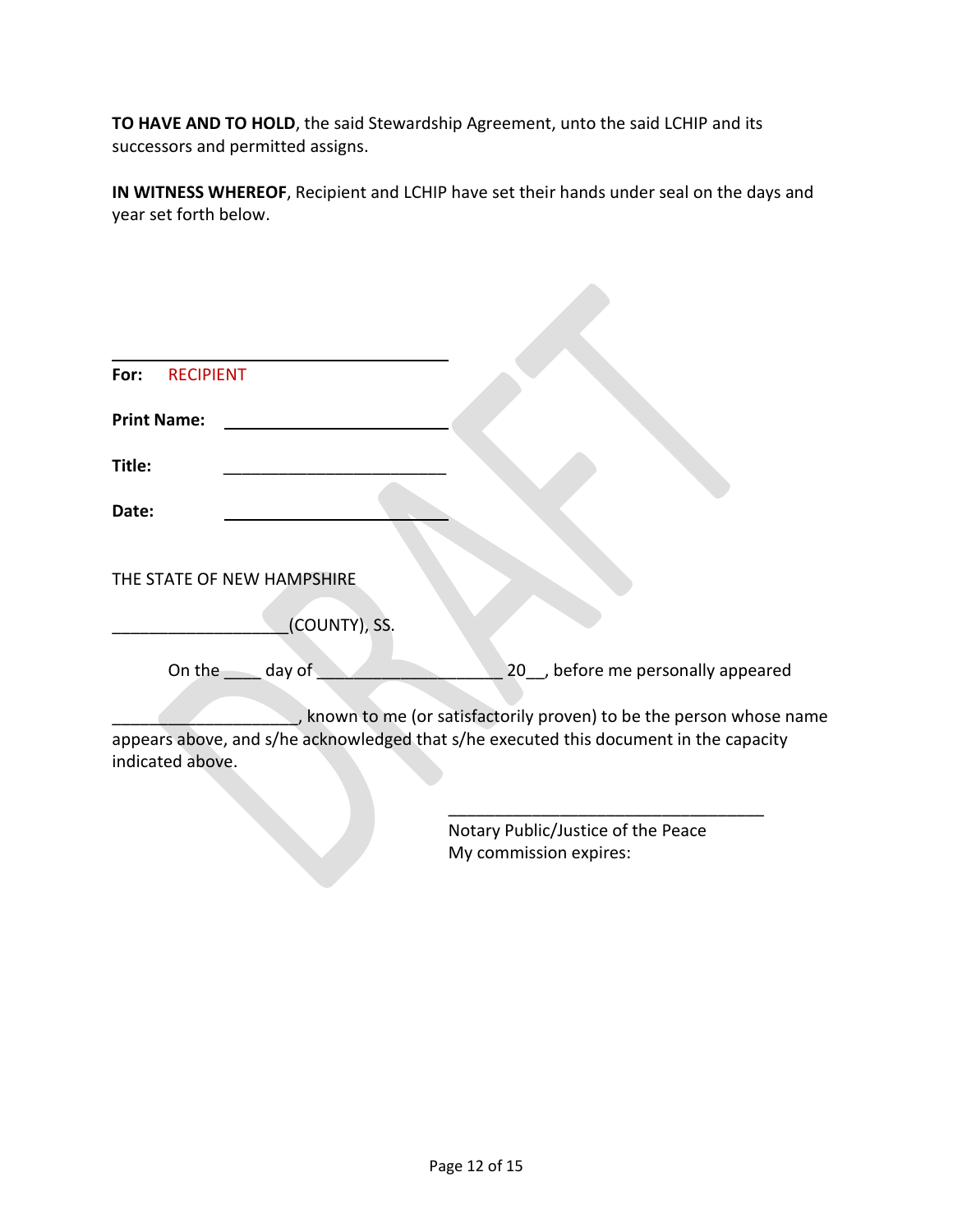**For:** Land & Community Heritage Investment Program

Paula S. Bellemore Executive Director

**Date:**

THE STATE OF NEW HAMPSHIRE

 $_$ c(COUNTY), SS.

On the \_\_\_\_ day of \_\_\_\_\_\_\_\_\_\_\_\_\_\_\_\_ 20\_\_, before me personally appeared Paula S. Bellemore, known to me (or satisfactorily proven) to be the person whose name appears above, and she acknowledged that she executed this document in the capacity indicated above.

> Notary Public/Justice of the Peace My commission expires:

 $\overline{\phantom{a}}$  ,  $\overline{\phantom{a}}$  ,  $\overline{\phantom{a}}$  ,  $\overline{\phantom{a}}$  ,  $\overline{\phantom{a}}$  ,  $\overline{\phantom{a}}$  ,  $\overline{\phantom{a}}$  ,  $\overline{\phantom{a}}$  ,  $\overline{\phantom{a}}$  ,  $\overline{\phantom{a}}$  ,  $\overline{\phantom{a}}$  ,  $\overline{\phantom{a}}$  ,  $\overline{\phantom{a}}$  ,  $\overline{\phantom{a}}$  ,  $\overline{\phantom{a}}$  ,  $\overline{\phantom{a}}$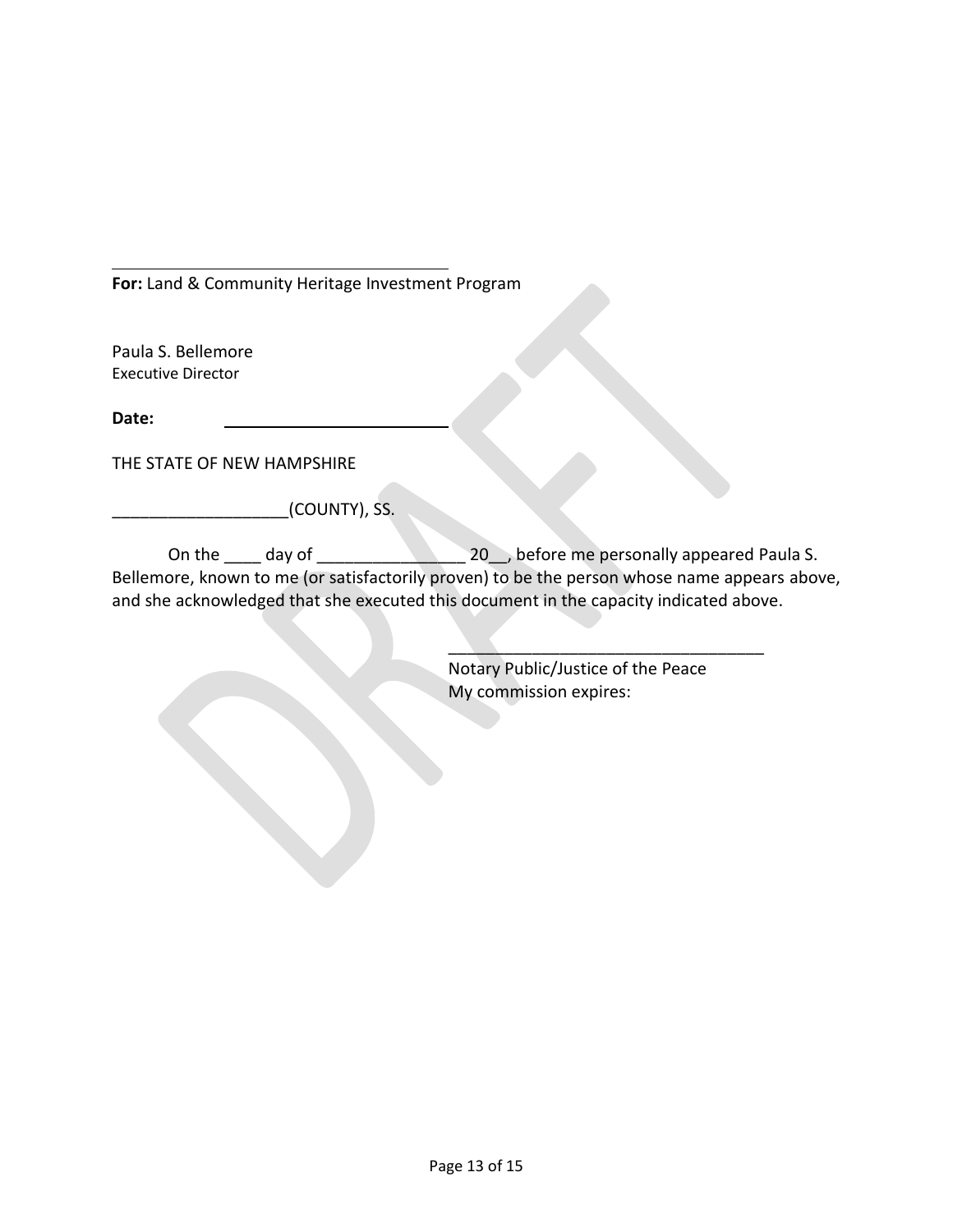### **SCHEDULE OF EXHIBITS**

## Exhibit A Legal Description of Property (**needs to be recorded with Stewardship Agreement**)

Exhibit B Project Agreement (**does not need to be recorded with Stewardship Agreement**)

Exhibit C Baseline Documentation (does not need to be recorded)

The Baseline Documentation, produced in two counterparts, one to be retained by the LCHIP and one to be retained by the Recipient, and incorporated herein by reference, provides an accurate representation of the Property and the Resource as of the effective date of this agreement. In the event of any discrepancy between the two counterparts produced, the counterpart retained by LCHIP shall control.